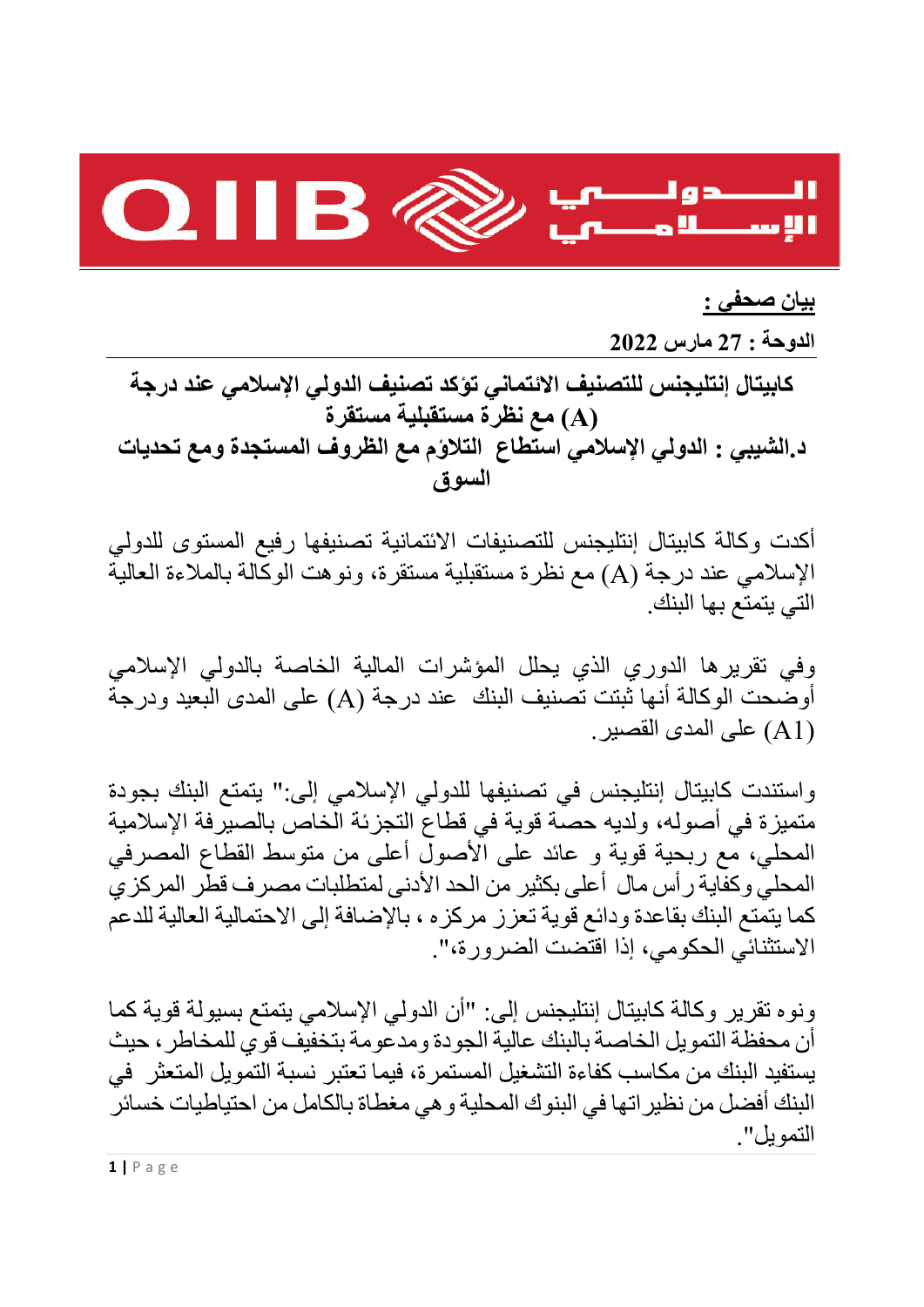وتعليقاً على تصنيف وكالـة كابيتال إنتليجنس للدولي الإسلامي صرّح د. عبد الباسط أحمد الشيبي الرئيس التنفيذي للبنك قائلا:" إن هذا التصنيف المرتفع يعود بالدرجة الأولى إلى الفرص الغنية التي يوفرها الاقتصاد القطري لمختلف قطاعات الأعمال وفي مقدمتها القطاع المصرفي، حيث ينعكس ازدهار المشاريع والتمويل بقوة على محفظة البنك وعلى توسع انشطته وقدرته على تحقيق نسب النمو المستهدفة والعمليات المستقرة على المدى الطويل".

وأضاف :" إننا سعداء للغاية بحصولنا على تصنيف مرموق عند درجة A مع نظرة مستقبلة مستقرة من وكالة كابيتال انتلجنس، وفي الحقيقة هذا الأمر يثبت أن الدولي الإسلامي استطاع التلاؤم مع الظروف المستجدة ومع تحديات السوق وحافظ على مؤشراته المختلفة وطور أساليب عمله وقام بما ينبغي عليه القيام به من أجل تحقيق أفضل أداء ممكن برغم جميع الظروف".

و أكد الرئيس التنفيذي :"أن ما ساقه تقرير وكالة كابيتال إنتليجنس حول تصنيف الدولي الإسلامي يشير بجلاء إلى البنك استطاع تعزيز مركزه المالي وطور مختلف مؤشراته بالرغم من التداعيات الخاصة بجائحة كورونا ، كما أن البنك ارتقى بالكفاءة التشغيلية في ظروف استثنائية وهذا في حد ذاته تطور نوعي سنواصل العمل عليه وتطويره بما يحقق أفضل النتائج المتوخاة".

ّ وذكر د. الشيبي :"بأن البنك حقق خلال الفترة الماضية قفزة كبيرة في مجال حيوي وهو التحول الرقمي ، حيث أصبحت معظم خدمات ومنتجات البنك متاحة عبر القنوات الرقمية بما في ذلك العديد من الخدمات التمويلية وهو إنجاز كبير تم تحقيقه ونعمل على مواصلة العمل على إكمال هذا المسار وتطويره بشكل مستمر بما يحقق أعلى كفاءة ممكنة في كفاءة التشغيل وتوفير أفضل الخدمات والمنتجات لقاعدة عملائنا التي تتوسع باستمرار".

يذكر أن وكالة فيتش للتصنيف الائتماني أكدت مؤخراً قوة تصنيف الدولي الإسلامي عند درجة(A(، بدورها أكدت وكالة موديز للتصنيف الائتماني على تصنيف الدولي الإسلامي عند درجة (2A (مع نظرة مستقبلة مستقرة.

------------------------------------------------------------------------------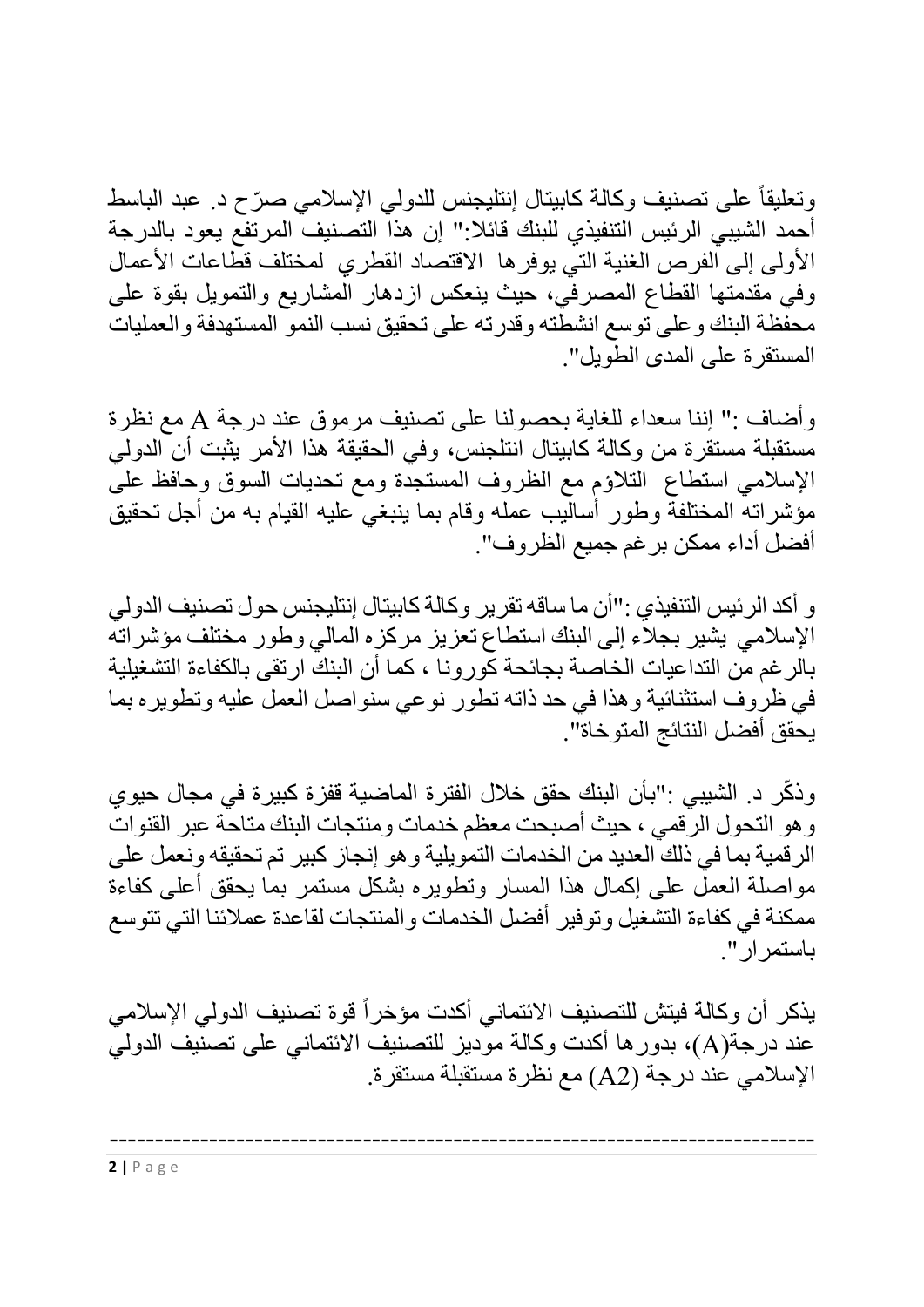

Press Release

Date: 27<sup>th</sup> March 2022

## **Capital Intelligence Ratings affirmed QIIB's rating at (A), with a stable outlook Dr. Al-Shaibei: QIIB was able to adapt to the new developments and market challenges**

Capital Intelligence Ratings affirmed QIIB's high rating at (A), with a stable outlook, praising the high solvency of the bank.

In its periodic report that analyzes QIIB's financial indicators, the agency clarified that it is affirming the Bank's long-term rating "LT FCR" at (A) and short-term rating "ST FCR" at (A1).

Capital Intelligence's rating was based on the following: "The bank's outstanding asset quality, strong stake in the local Islamic banking retail sector, good and consistent profitability and better than the average return on assets "ROAA". Also, capital adequacy for QIIB is well above QCB's required minimum, and the bank has a strong deposit base that strengthens its position in addition to the high likelihood of extraordinary government support, if required".

Page | 1 The report noted that: "QIIB maintains comfortable liquidity and funding profile with minimal share of non-domestic deposits". The bank's financing portfolio is of high quality, supported by a strong risk mitigation strategy, since as the bank benefits from continued operating efficiency gains. Furthermore, the bank's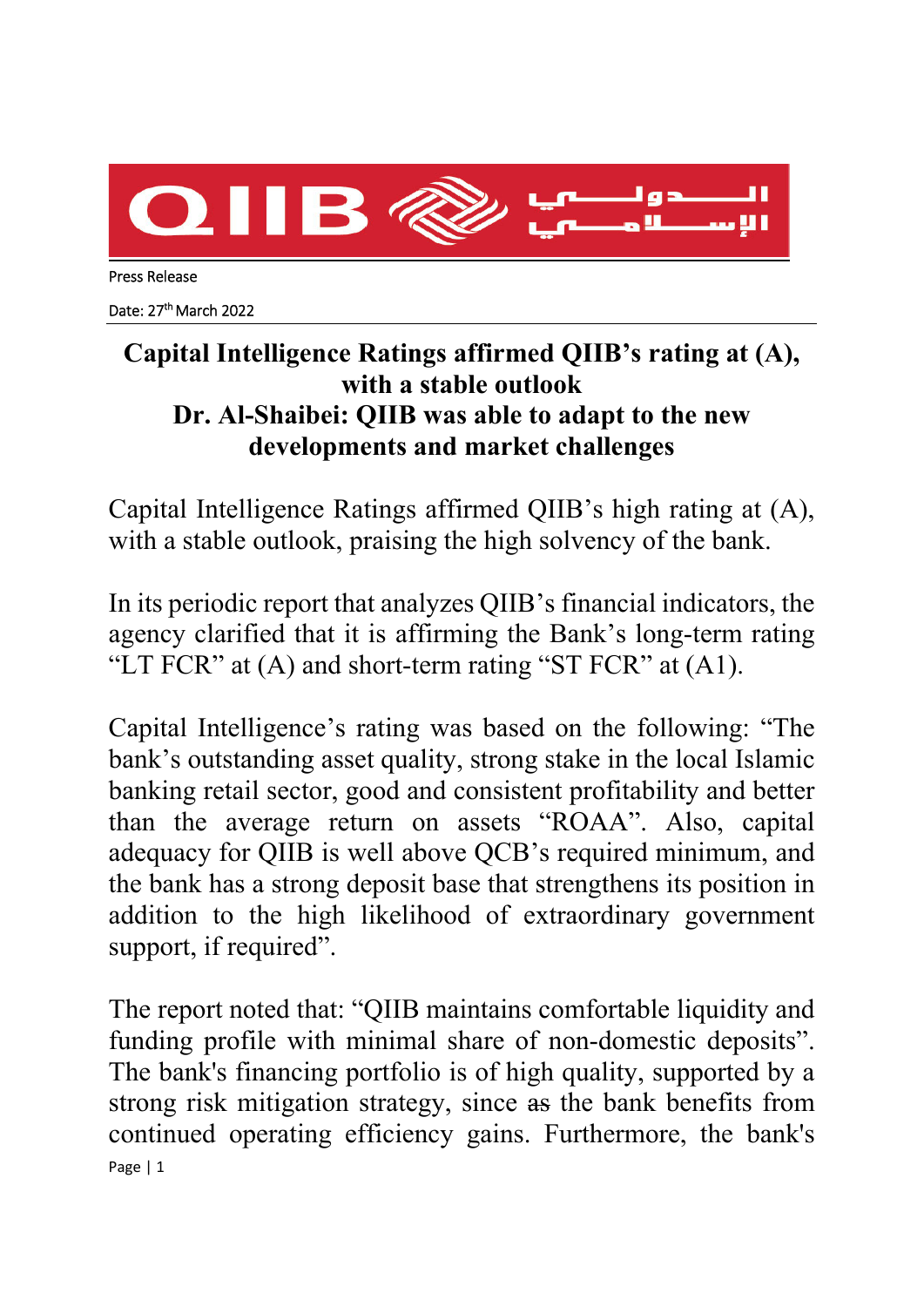non-performing financing ratio supersedes its peers and is fully covered by its financing loss reserves".

In reference to Commenting on the Capital Intelligence's rating of QIIB, Dr. Abdulbasit Ahmed Al-Shaibei, the Bank's CEO, stated: "This high rating is primarily due to the abundant opportunities provided by the Qatari economy to the various business sectors, especially the banking sector, where the boom in projects and financing is strongly reflected on the bank's portfolio, its activities and its ability to achieve targeted growth rates and stable operations on the long term".

He added: "We are very pleased with this prestigious (A) rating and stable outlook from Capital Intelligence Rating, which proves that QIIB was able to adapt to the new developments and market challenges. QIIB was able to maintain its various indicators, develop its work methods and do all the necessary to achieve the best possible performance despite all circumstances".

The CEO affirmed that: "The Capital Intelligence report on QIIB rating clearly indicates that the bank was able to strengthen its financial position and improve its various indicators despite the impact of the pandemic. Moreover, the bank improved its operational efficiency in such exceptional circumstances, which, in itself, is a qualitative development. We will continue to work on this matter and its development to achieve the best desired results."

Dr. Al-Shaibei further pointed out that: "During the last period, the bank made notable progress in a vital field, which is digital transformation, as most of the bank's services and products

Page | 2